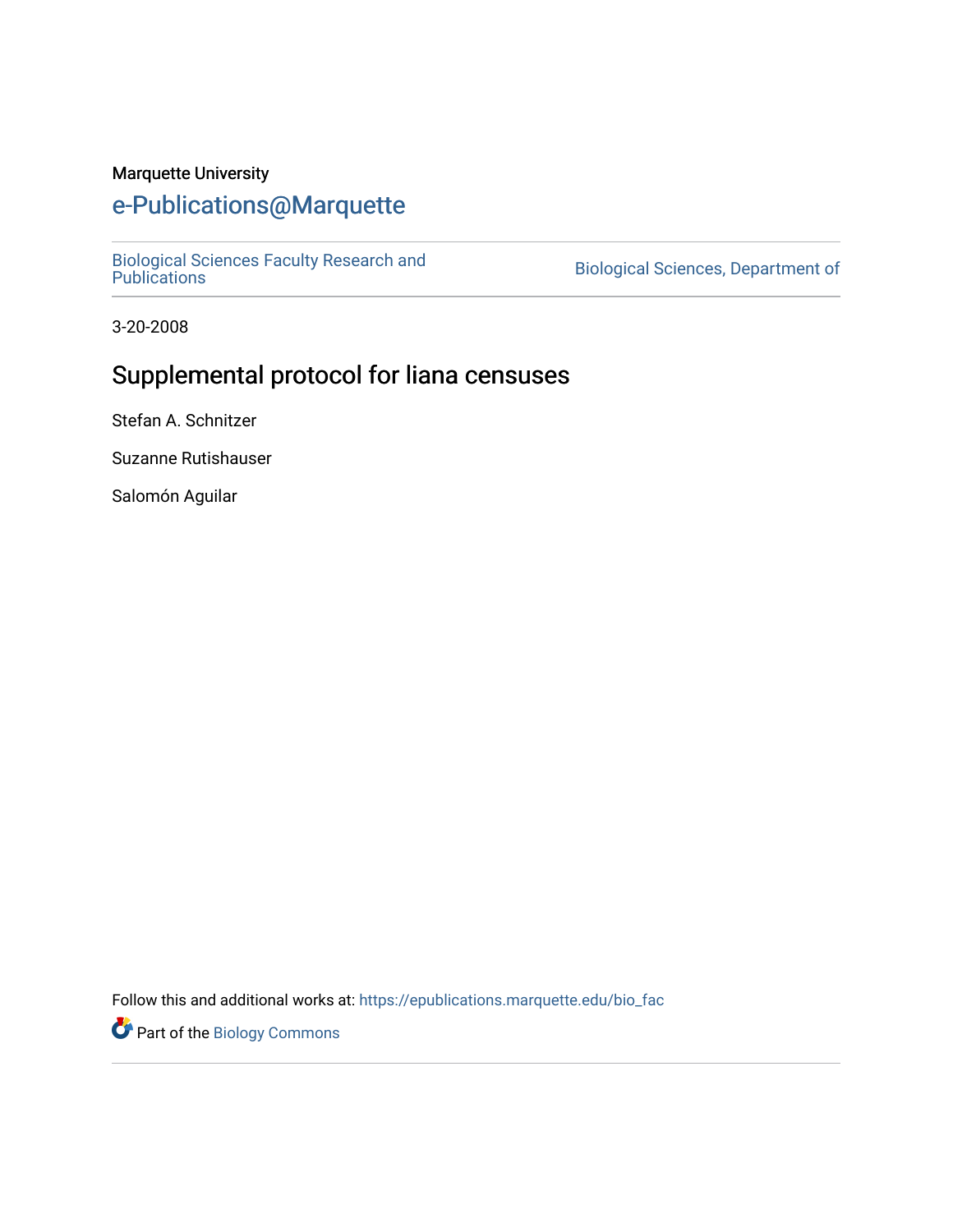## **Marquette University**

# **e-Publications@Marquette**

# *Biological Sciences Faculty Research and Publications/College of Arts and Sciences*

*This paper is NOT THE PUBLISHED VERSION;* **but the author's final, peer-reviewed manuscript.** The published version may be accessed by following the link in the citation below.

*Forest Ecology and Management*, Vol. 255, No. 3-4 (March 20, 2008): 1044-1049. DOI. This article is © Elsevier and permission has been granted for this version to appear in [e-Publications@Marquette.](http://epublications.marquette.edu/) Elsevier does not grant permission for this article to be further copied/distributed or hosted elsewhere without the express permission from Elsevier.

# Supplemental protocol for liana censuses

# Stefan A. Schnitzer

Department of Biological Sciences, University of Wisconsin-Milwaukee, Milwaukee, WI Smithsonian Tropical Research Institute, Apartado 2072, Balboa, Panama

## Suzanne Rutishauser

Department of Biological Sciences, University of Wisconsin-Milwaukee, Milwaukee, WI

## Salomón Aguilar

Smithsonian Tropical Research Institute, Apartado 2072, Balboa, Panama

# Abstract

Lianas affect many aspects of tropical forest dynamics and thus the study of their ecology is critical for a comprehensive understanding of tropical forest ecology. Recently, we initiated a complete census of all lianas ≥1 cm diameter in the 50 ha forest dynamics plot on Barro Colorado Island, Panama using the census protocol developed by Gerwing et al. [Gerwing, J.J., Schnitzer, S.A., Burnham, R.J., Bongers, F., Chave, J., DeWalt, S.J., Ewango, C.E.N., Foster, R., Kenfack, D., Martinez-Ramos, M., Parren, M., Parthasarathy, N., Perez-Salicrup, D.R., Putz, F.E., Thomas, D.W., 2006. A standard protocol for liana censuses. Biotropica 38, 256–261]. This protocol marked an important advance in the study of lianas by providing a standard methodology that can be used for liana censuses worldwide, thereby making accurate comparisons among studies possible. During the course of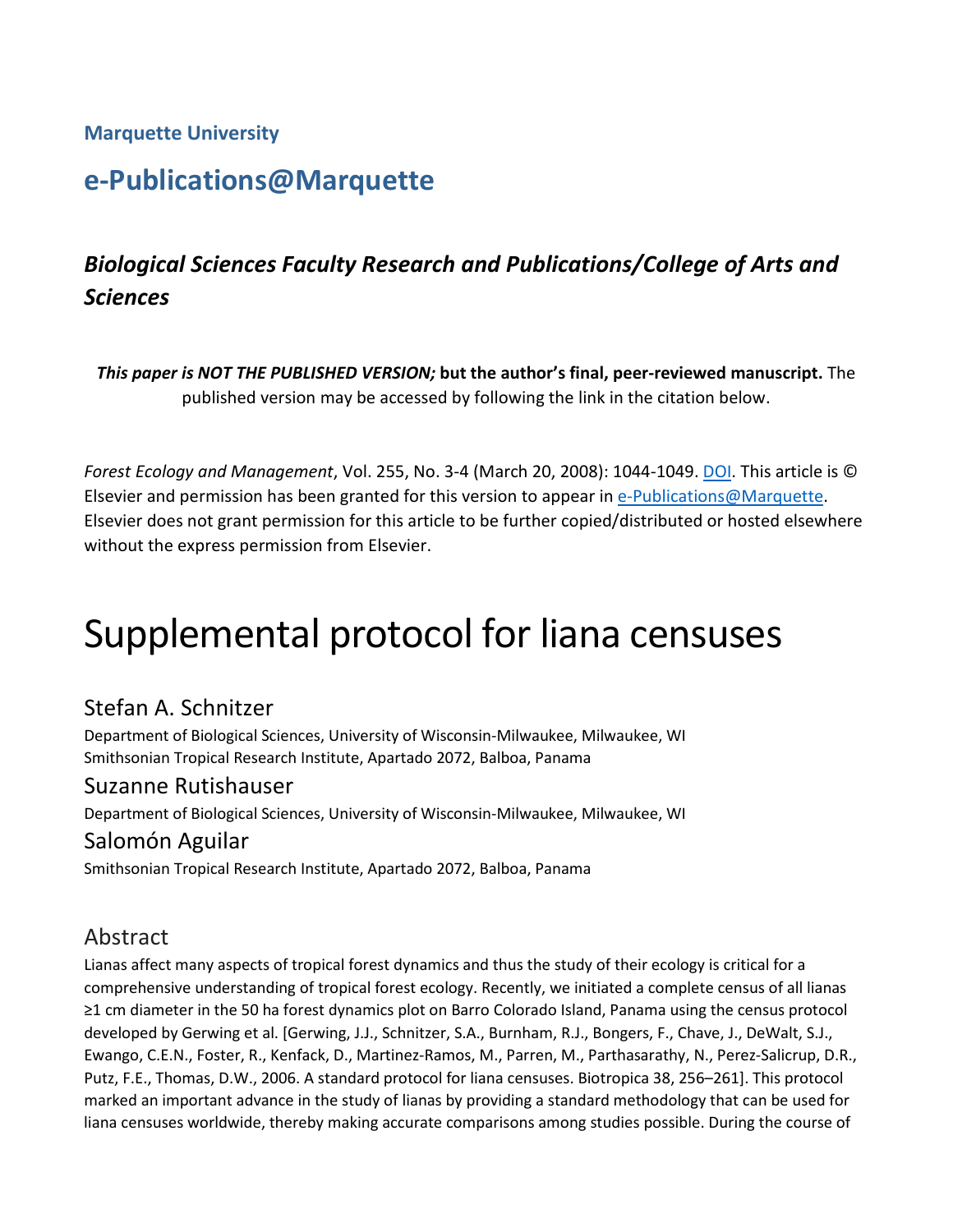our census, however, we encountered a number of recurring situations that were critical for accurate and repeatable liana censuses but were not covered in the protocol of Gerwing and colleagues. In this paper, we present a supplemental protocol that covers these additional situations. Our supplement, combined with the protocol developed by Gerwing et al., provides a more complete set of methods with provisions for situations commonly encountered in liana censuses.

# 1. Introduction

Lianas are an abundant and dynamic component of tropical forests and many different methods have been developed for censusing them. The establishment of detailed and standardized census methods by Gerwing et [al. \(2006\)](https://www.sciencedirect.com/science/article/pii/S0378112707007931#bib3) was a significant milestone for the study of lianas. Researchers are now able to use a standard protocol to estimate liana abundance, diversity, and basal area in forests worldwide, thereby alleviating the concern that differing census methods used by different research groups will lead to datasets that are largely incompatible [\(Schnitzer et al., 2006\)](https://www.sciencedirect.com/science/article/pii/S0378112707007931#bib9). A detailed and standardized protocol may encourage more researchers to include lianas in forest plot studies, which traditionally have included only trees. Because lianas can reduce tree growth, regeneration, and fecundity, as well as alter forest regeneration and successional trajectories (Schnitzer [et al., 2000,](https://www.sciencedirect.com/science/article/pii/S0378112707007931#bib5) [Schnitzer et al., 2005,](https://www.sciencedirect.com/science/article/pii/S0378112707007931#bib8) [Schnitzer and Bongers, 2002,](https://www.sciencedirect.com/science/article/pii/S0378112707007931#bib6) [Pérez-Salicrup et al., 2004,](https://www.sciencedirect.com/science/article/pii/S0378112707007931#bib4) [Wright et al., 2005\)](https://www.sciencedirect.com/science/article/pii/S0378112707007931#bib12), the inclusion of lianas in forest studies may yield important new information on forest dynamics, which are crucial for a comprehensive understanding of tropical forest ecology and the formulation of effective management practices [\(Pérez-Salicrup et al., 2004,](https://www.sciencedirect.com/science/article/pii/S0378112707007931#bib4) [Schnitzer et al., 2004\)](https://www.sciencedirect.com/science/article/pii/S0378112707007931#bib7).

In February 2007, we initiated a full census of the 50 ha forest dynamics plot on Barro Colorado Island, Panama (BCI), in which we tagged, measured, mapped, and identified all lianas ≥1 cm diameter using the protocol recommended by [Gerwing et al. \(2006\).](https://www.sciencedirect.com/science/article/pii/S0378112707007931#bib3) Whereas this protocol worked well for most situations, during the course of our census we encountered a number of recurring situations that were not covered by Gerwing et al., but were necessary to consider to achieve an accurate and repeatable liana census. This paper describes the additional census methods that we developed for these situations, as well as providing a full description of the methods used for the liana census of the BCI 50 ha plot.

# 1.1. Supplemental protocol for censusing lianas

We describe our protocol for 11 situations that were either omitted by [Gerwing et al. \(2006\)](https://www.sciencedirect.com/science/article/pii/S0378112707007931#bib3) or are slight modifications of the Gerwing protocol. We drew [Fig. 1](https://www.sciencedirect.com/science/article/pii/S0378112707007931#fig1) in the same style as the Gerwing figure and we labeled our figure to start where Gerwing left off, with the letter H. Our goal is for both figures to be complementary, so that together they can be used as a compact field census guide [\(Appendix A\)](https://www.sciencedirect.com/science/article/pii/S0378112707007931#app1). In all cases and particularly when a portion of the liana is prostrate on the soil or it roots multiple times, we refer to the rooting point as the last substantial rooting point before the stem ascends (see case "P" below and [Gerwing et al., 2006](https://www.sciencedirect.com/science/article/pii/S0378112707007931#bib3) [Fig. 1](https://www.sciencedirect.com/science/article/pii/S0378112707007931#fig1) case "D").

#### (H)

*When to deviate from the 130 cm measurement point due to branching*: In the case where a liana stem branches at a point less than 130 cm from the roots, but the branch has a diameter less than the minimum diameter cutoff (1 cm in our case), we ignore the branch and measure the principal stem 130 cm from the roots. If the branch surpasses the minimum diameter cutoff, however, then the measurement location is taken 20 cm below the branch, as recommended by Gerwing et al. (see also [\(Appendix A\)](https://www.sciencedirect.com/science/article/pii/S0378112707007931#app1) "J" below).

#### (I)

*Minimum size cutoff for branched lianas*: If a liana branches within 130 cm of the roots and neither the main stem nor the branch is ≥ the minimum diameter cutoff 130 cm from the rooting point, exclude the liana from the census, even if the stem is ≥ the minimum diameter cutoff below the branch. This protocol is consistent with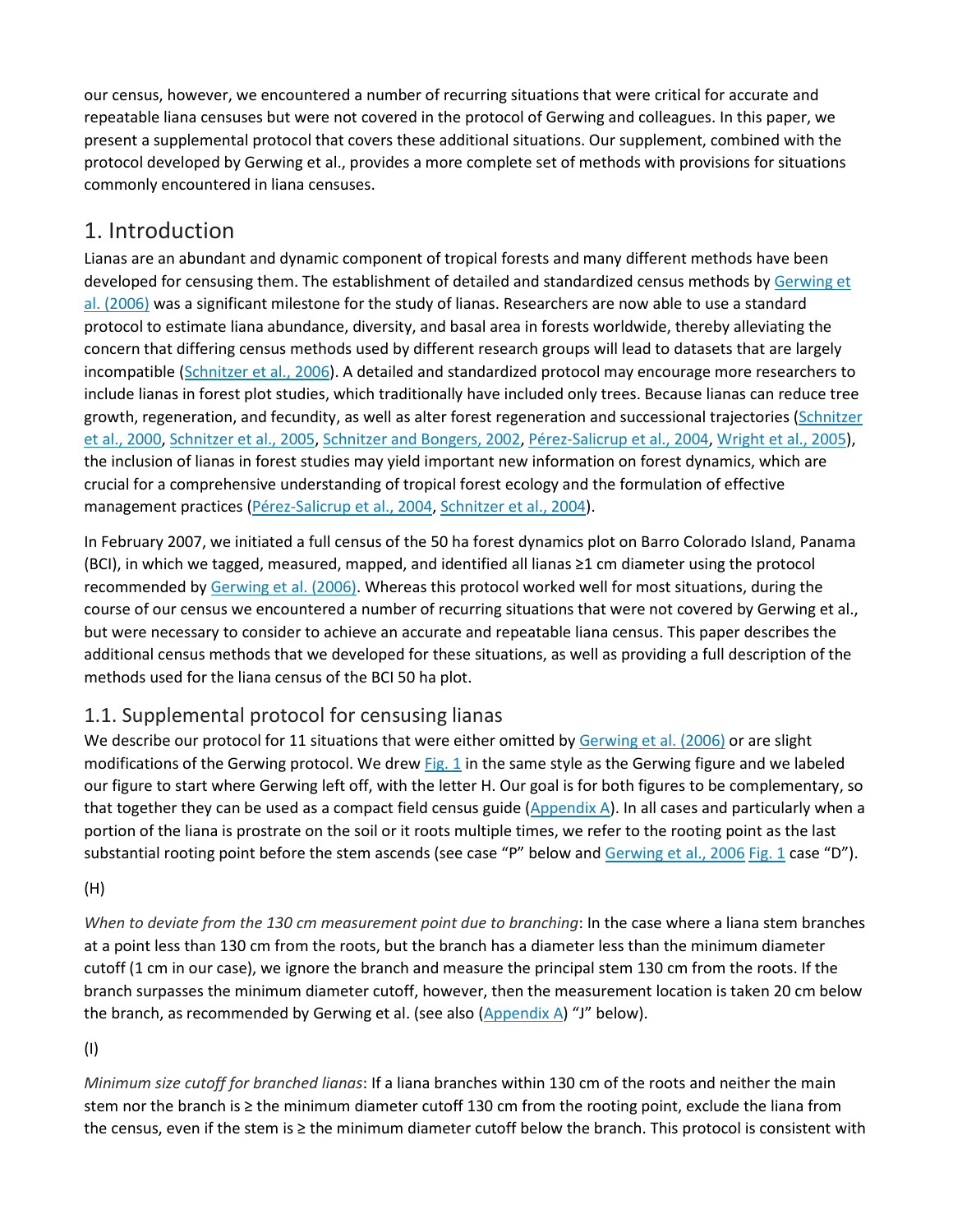the BCI tree census methods [\(Condit, 1998\)](https://www.sciencedirect.com/science/article/pii/S0378112707007931#bib1). We acknowledge that in some cases we may exclude lianas that would otherwise be included in the census if the measurement location had been lower on the stem than 130 cm from the roots.

#### (J)

*Branching close to the roots*: If a liana branches within 40 cm of the roots, measure each stem 130 cm from the rooting point along the stem and note in the dataset that they are all branches of a single individual. The protocol of Gerwing et al. was to measure the stem halfway between the branch and roots where possible. We used a slightly modified version of cases "C" and "G" in Gerwing's protocol because we found that the stem was often deformed or difficult to measure if the branch was close to the roots. Thus, to simplify and standardize the measurement location, we always measure each stem at 130 cm if the stem branches within 40 cm of the roots.

#### (K)

*Multiple rooting points*: If the liana loops from one rooting spot to another and there are multiple resprouts or branches ≥ the minimum diameter cutoff 130 cm from each rooting point, which is often the case for such lianas as *Coccoloba parimensis*, measure each stem 130 cm from the roots of each distinct rooting point—following the protocol for branching and measuring multiple stems in "H", "I", and "J" [\(Fig. 1\)](https://www.sciencedirect.com/science/article/pii/S0378112707007931#fig1), and in [Gerwing et al. \(2006\).](https://www.sciencedirect.com/science/article/pii/S0378112707007931#bib3) Label and map the largest stem that ascends towards the canopy as the "principal stem", and label and map each additional multiple stem uniquely with the tag number followed by a letter (see below).

#### (L)

*Ground-to-ground lianas*: Exclude "ground-to-ground" lianas, i.e., those that do not ascend toward the canopy, but rather loop from one rooting spot to another without any resprouts or branches.

#### (M)

*Ground-to-ground lianas with stem sprouts*: In contrast to "L", include "ground-to-ground" lianas if they also have a living resprout or branch that ascends towards the canopy, and either the branch or the principal stem is ≥ the minimum diameter cutoff in diameter 130 cm from the roots. If the branch is ≥ the minimum diameter cutoff and within 130 cm of the roots, the measurement location should be on the ascending branch (case "C" in [Appendix A](https://www.sciencedirect.com/science/article/pii/S0378112707007931#app1) and [Gerwing et al., 2006\)](https://www.sciencedirect.com/science/article/pii/S0378112707007931#bib3). If the branch is < the minimum diameter cutoff, measure the principal stem 130 cm from the roots, ignoring the branch (case "H" in  $Fig. 1$ ). However, exclude the liana if the total stem length does not exceed 130 cm. We selected these criteria because the stem is ≥ the minimum diameter cutoff 130 cm from the roots and it is clearly alive (evidenced by a living resprout or branch), and thus it meets our criteria for inclusion. These criteria are also consistent with the BCI methods of tree censuses [\(Condit, 1998\)](https://www.sciencedirect.com/science/article/pii/S0378112707007931#bib1).

#### (N)

*Prostrate lianas*: If a liana is growing prostrate on the soil surface but does not have a stem ≥ the minimum diameter cutoff ascending toward the canopy, exclude the liana from the census (even if it is ≥ the minimum diameter cutoff and rooted within the plot). The distinction between cases "N" and "L" is that we would not measure any part of "N" that is prostrate along the ground; we would measure only the resprouts ≥ the minimum diameter cutoff. In contrast, we would measure the main stem in case "L" if there were resprouts (as in case "M").

#### (O)

*Prostrate branches*: Some common neotropical taxa, such as those of the Bignoniaceae, often have many small branches that originate low on the principal stem and snake along the forest floor but never ascend. Exclude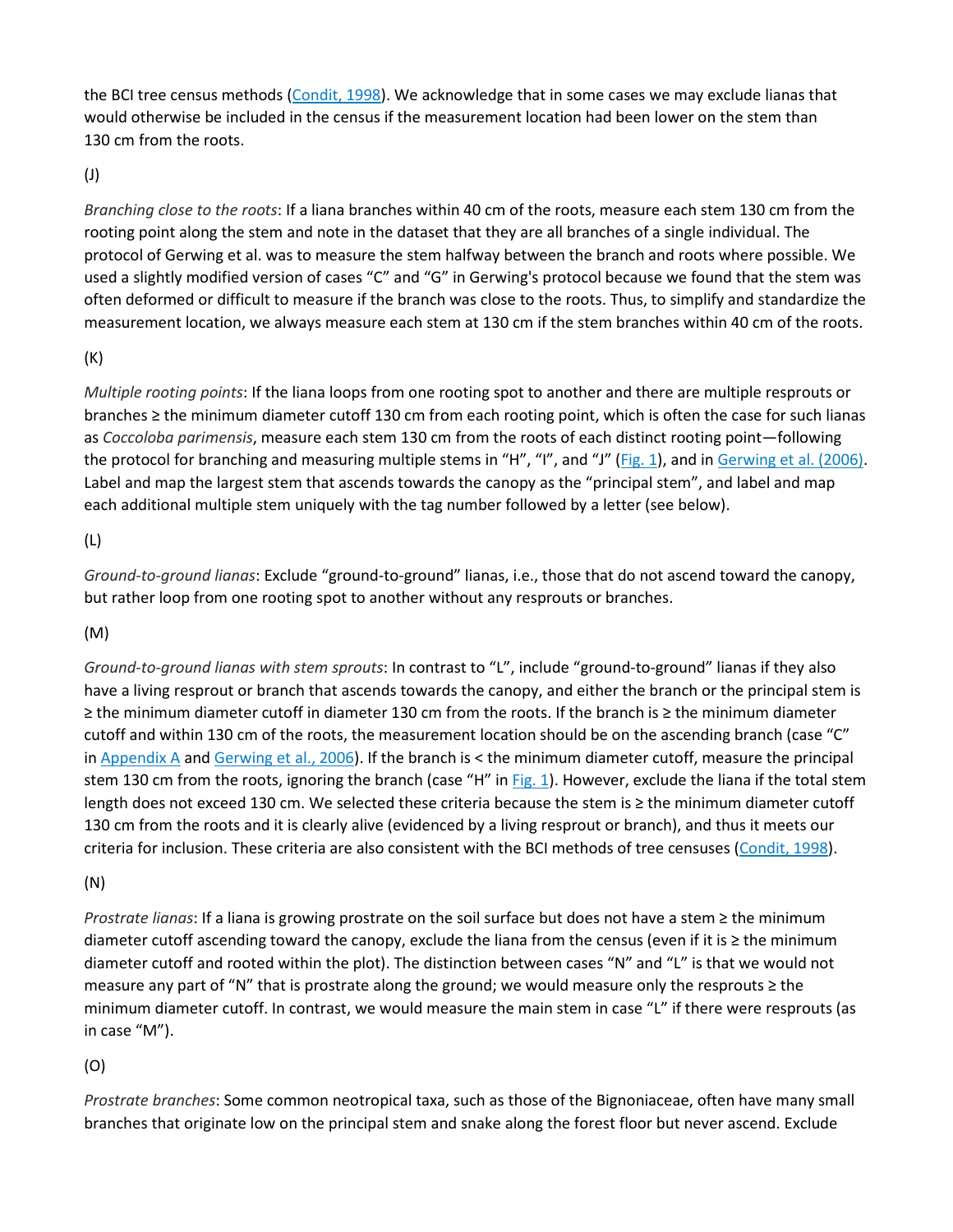these branches if they are smaller than the minimum diameter cutoff and measure the principal (climbing) stem 130 cm from the roots (as in [Fig. 1](https://www.sciencedirect.com/science/article/pii/S0378112707007931#fig1),"O"). However, if these branches are  $\geq$  the minimum diameter cutoff, measure the principal stem 20 cm below the lowest branch (as per [Gerwing et al., 2006;](https://www.sciencedirect.com/science/article/pii/S0378112707007931#bib3) case "J" may also apply). If these prostrate branches re-root and have climbing resprouts ≥ the minimum diameter cutoff, measure and map the resprouts 130 cm from the last rooting point and tag them using the principal stem number followed by a letter (see below).

#### (P)

*Defining aerial roots*: Gerwing et al. recommend measuring 50 cm above the last adventitious root if that root is >80 cm from the "main rooting" location. We followed this recommendation with one modification: we measured 50 cm above the last *aerial* root if that root was >80 cm from the *ultimate* rooting location. We considered aerial roots to be those that originated from the part of the stem that was suspended in the air (i.e., not prostrate on or buried in the soil). We defined the ultimate rooting location as the last substantial rooting location of the portion of stem that is in contact with the soil surface immediately prior to the ascension of the stem towards the canopy. We deviated from the protocol of Gerwing et al. in this case because it was often impossible to distinguish the "main rooting point" for prostrate stems snaking along the soil surface that had multiple rooting points, some of which were larger than the rooting point furthest from the ascending portion of the stem. Furthermore, we wanted to consistently use the last substantial rooting point before the stem ascended to the canopy (e.g. Gerwing's [Fig. 1,](https://www.sciencedirect.com/science/article/pii/S0378112707007931#fig1) case "D"). We defined the *substantial* rooting point as one where the roots were strong enough not to be easily dislodged.

#### (Q)

*Non-uniform* (*anomalous*) *stems*: In the case where the stem is anomalous and not uniform (e.g., separated into multiple strands in the case of *Bauhinia* spp.) from the roots to above 130 cm, measure the stem 20 cm above the point where it becomes uniform. If there is no uniform area on the stem that is within reach, then measure the non-uniform area 130 cm from the rooting point and note this in the dataset.

#### (R)

*Minimum size cutoff for non*-*cylindrical stems*: In the case where the stem is not cylindrical (e.g., *Maripa panamensis*, *Bauhinia* spp.) include the liana if the mean of its wide and narrow axes is ≥1 cm (or the minimum size diameter cutoff). While the arithmetic mean can be used in the field to rapidly determine if a non-cylindrical stem has a basal area greater than the minimum size diameter cutoff, ultimately the geometric mean should be used to estimate the basal area of stems that are more elliptical than cylindrical [\(Gerwing et al., 2006,](https://www.sciencedirect.com/science/article/pii/S0378112707007931#bib3) [Schnitzer](https://www.sciencedirect.com/science/article/pii/S0378112707007931#bib9)  [et al., 2006\)](https://www.sciencedirect.com/science/article/pii/S0378112707007931#bib9).



Fig. 1. Supplemental protocol for liana measurement methods not covered in [Gerwing et al. \(2006\).](https://www.sciencedirect.com/science/article/pii/S0378112707007931#bib3) Each letter of the figure is described in the text. Dashed lines indicate 130 cm from the roots, measured along the stem and not perpendicular to the ground. In case P, an additional dashed line indicates 50 cm higher than the last aerial root. Illustration by S. Rutishauser.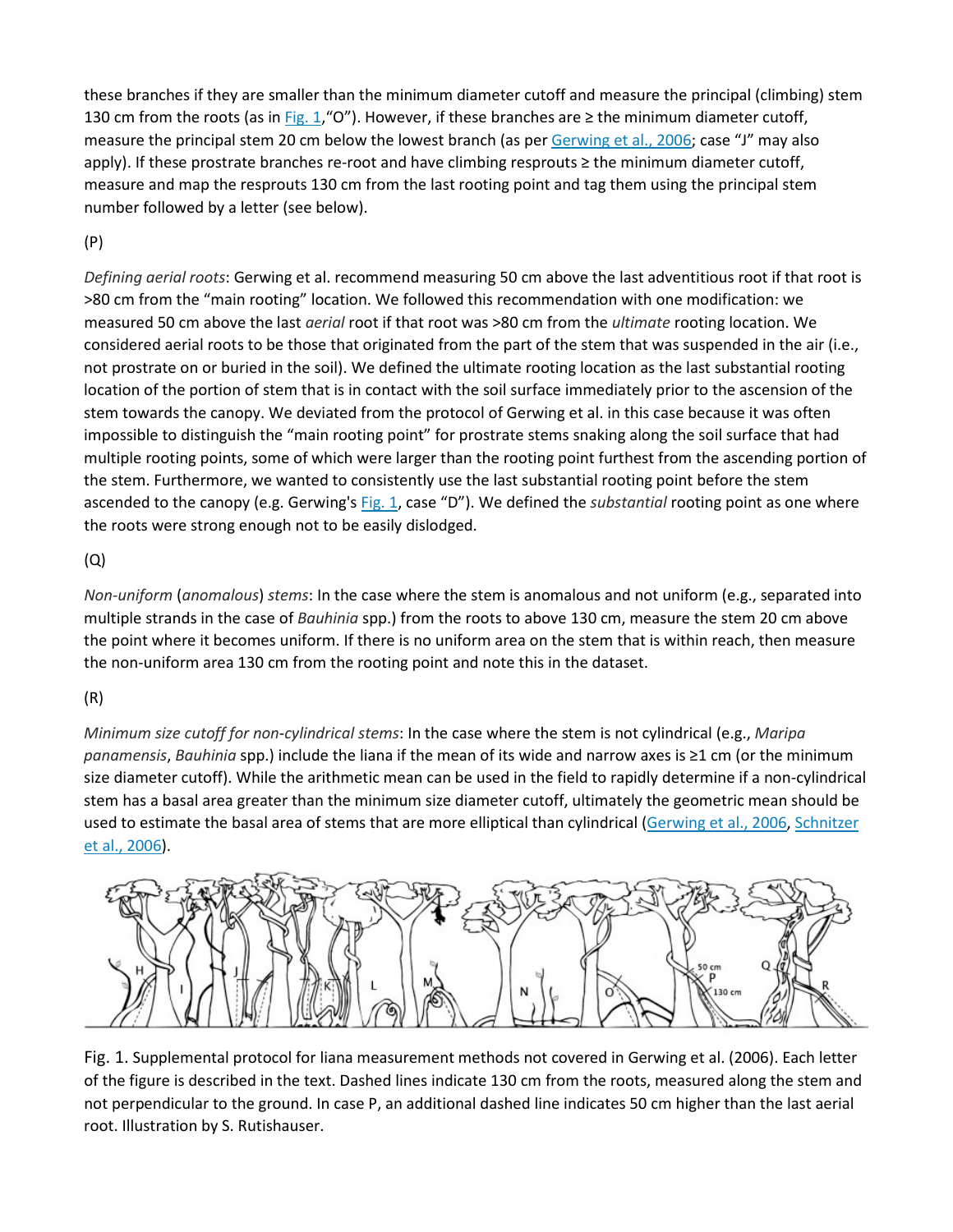# 1.2. Tagging, mapping and identifying lianas in the Barro Colorado Island 50 ha plot

For each liana in the BCI study, we attach a tag to the principal stem immediately above the ultimate rooting location using loosely tied 12-gauge green grafting tape [\(Condit, 1998\)](https://www.sciencedirect.com/science/article/pii/S0378112707007931#bib1). We deploy the tags in numerical order, which will enable us to increase the speed of subsequent plot censuses. Each column has a set of pre-printed aluminum tags, which have eight digits preceded by an "L". The first two digits indicate the census number, the next two digits indicate the column number, and the last four digits indicate the liana number for that column (e.g., L 01-05-0353). We also tag all multiple branches and resprouts ≥1 cm diameter using the number of the principal stem followed by a letter, which we write on green grafting tape with permanent black ink and tie around each multiple stem (Appendix B). We map the ultimate rooting point of all stems, including independently rooted multiple stems that are connected to the principal stem. We do not map branches from a single stem if they are not independently rooted, allowing us to distinguish these two types of multiple stems. For every stem that we measure, we apply a strip of orange, oil-based spray paint at the measurement location [\(Sheil, 1995\)](https://www.sciencedirect.com/science/article/pii/S0378112707007931#bib10), which will allow us to consistently re-measure at the same stem location in subsequent censuses without having to record data on the point of measurement for each stem [\(Gerwing et al., 2006\)](https://www.sciencedirect.com/science/article/pii/S0378112707007931#bib3). We use the multiple datasheets similar to those described by [Condit \(1998\)](https://www.sciencedirect.com/science/article/pii/S0378112707007931#bib1) to record data in the field.

After the lianas are tagged, mapped, and measured, the botanists complete the survey of each quadrat by identifying the lianas. Lianas are identified in the field by a team of botanists with years of experience in the plant taxonomy in Panama. Because a comprehensive description of the flora exists for BCI [\(Croat, 1978\)](https://www.sciencedirect.com/science/article/pii/S0378112707007931#bib2), identification of most species can be performed using a combination of leaf and stem characteristics, and nearly all of the lianas can be accurately identified in the field. We are also collecting voucher specimens for each species on the plot. In many tropical forests around the world, however, liana identification will be much more challenging and a strategy for determining and recording tropical plant taxonomy is provided by [Condit \(1998\).](https://www.sciencedirect.com/science/article/pii/S0378112707007931#bib1)

### 1.3. Quality control

Throughout the course of the census, we have incorporated three forms of quality control to ensure that the census team members are not deviating from the established methods. The first quality control check occurs with the datasheets. At the end of the week, the datasheets for that week are examined to check for anomalies or missing data. The second form of quality control is implemented in the field, where one of the two field supervisors uses the maps to locate each liana per 20  $m \times 20$  m quadrat to ensure that the maps are accurate [\(Condit, 1998\)](https://www.sciencedirect.com/science/article/pii/S0378112707007931#bib1). For each liana, the supervisor then visually checks or re-measures the stem measurement location to ensure that the correct stem measurement protocol was followed. The supervisor also checks the accuracy of the diameter measurements by re-measuring approximately 10% of the lianas in each quadrat. The third quality control check is the responsibility of the botanist, who uses the maps to locate the lianas for identification and thus checks the accuracy of the mapping. The botanist also checks for any irregularities in measurement location.

#### 1.4. Summary

The liana census protocol recommended by [Gerwing et al. \(2006\)p](https://www.sciencedirect.com/science/article/pii/S0378112707007931#bib3)rovides an excellent guide to census lianas in tropical and temperate forests. Our supplement accounts for additional cases specific to lianas that we encountered on BCI, and it is meant to complement the recommendations provided by Gerwing and colleagues. Combining both census protocols will enable researchers to account for many of the situations that are commonly encountered during liana censuses.

# Acknowledgments

We thank J. Gerwing, D.B. Clark, K. Becklund, R. Burnham, S. DeWalt, A. Ercoli, C. Ewango, K. Ickes, O. Lopez, F. Putz, and D. Thomas for helpful comments on this manuscript. R. Pérez, A. Hernandez, O. Valdez, and A. Aguilar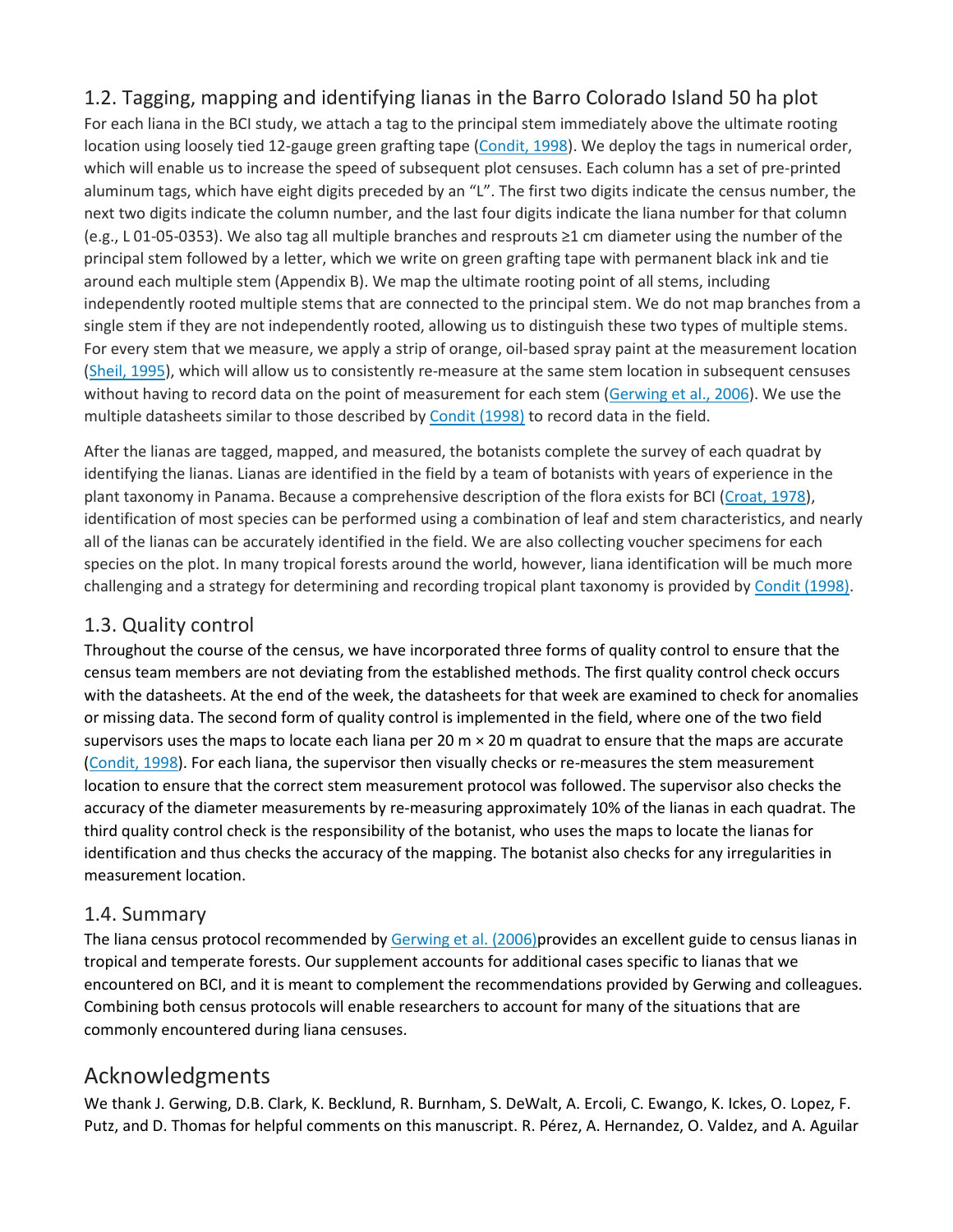helped devise and refine the methods in the field. This work was supported by the Smithsonian Tropical Research Institution (STRI), the Center for Tropical Forest Science (CTFS), and grants from the University of Wisconsin-Milwaukee Research Growth Initiative and from US National Science Foundation grant DEB-0613666. Blackwell Publishing granted permission to reprint a figure originally published by [Gerwing et al. \(2006\)](https://www.sciencedirect.com/science/article/pii/S0378112707007931#bib3) in Biotropica.

# Appendix A.

Additional measurement considerations

## A.1. Determining rooting location

(1) In all cases and particularly when a portion of the liana is prostrate on the soil or the liana roots multiple times, the rooting point is the last substantial rooting point (i.e., the roots cannot be easily dislodged) before the stem ascends (see case "P").

## A.2. Stem anomalies, uneven terrain, and rooting location

(1) Measure 5 cm below stem anomalies (e.g., bulges, nodes, damage, or stem splitting). If the entire stem is non-uniform and anomalous below 130 cm, measure stem where it becomes uniform (see case Q). If there is no uniform area on the stem that is possible to measure, then measure the non-uniform area 130 cm from the rooting point.

(2) When measuring on a slope or uneven terrain, measure from the uphill side of the stem.

(3) Include lianas that root in the plot only if the last rooting point nearest to where the stem ascends into the canopy are within the plot. If the last rooting point is outside of the plot, do not include that liana.

#### A.3. Diameter measurements

(1) Cylindrical (or nearly cylindrical) stems:

a. Stems < 5 cm diameter—use calipers at *widest* axis at the appropriate point of measurement.

b. Stems > 5 cm diameter—use diameter tape.

c. If a stem > 5 cm w/calipers but <5 cm with diameter tape, use the diameter tape.

(2) Non-cylindrical, flattened stems:

d. Measure diameters along their widest  $(d_1)$  and narrowest  $(d_2)$  axes at the appropriate point of measurement (e.g., 5.2  $\times$  1.5). The average size of the two measurements must be ≥1 cm to include the liana in the census. Use the geometric mean to estimate basal area [\(Schnitzer et al., 2006\)](https://www.sciencedirect.com/science/article/pii/S0378112707007931#bib9)

## A.4. Multiple-stemmed and rooted clones?

(1) Measure and tag all independently rooted stems—soil excavation should be avoided at all times. If the stems are connected below the soil surface then we consider them to be independent stems.

(2) Multiple stems that are connected to the "principal" stem should be tagged with the same number as the principal stem followed by a letter, with each stem having a unique letter (e.g., 01-05-0353a, 01-05-0353b, 01- 05-0353c, etc.). Multiple tags are not pre-printed; on the BCI plot we write the tag numbers on the 12-gauge green grafting tape that we use to tie the tags to the stems.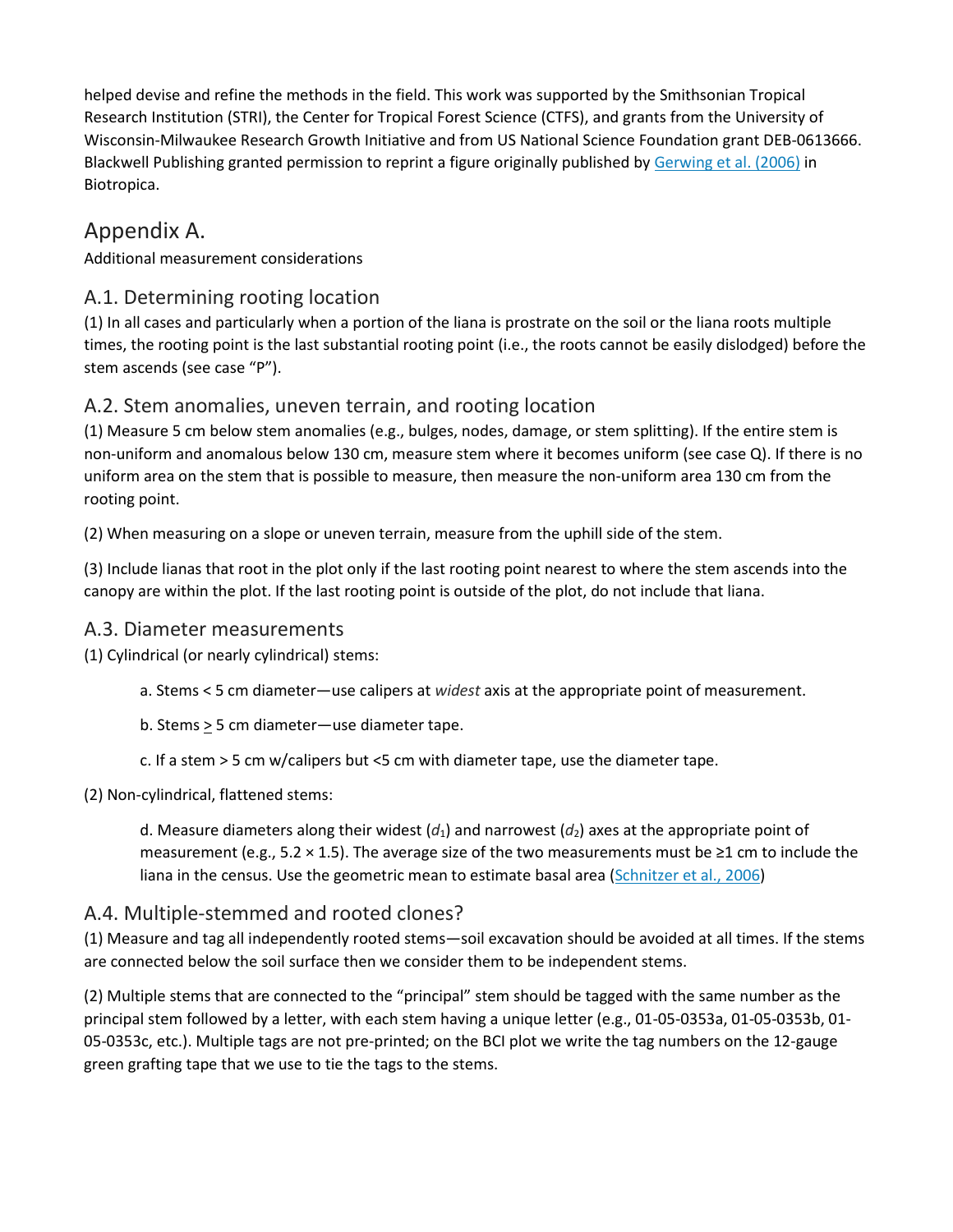# A.5. Which lianas to include?

(1) All lianas (≥1 cm), including species with woody or fibrous perennial stems

(e.g., *Desmoncus*, *Gnetum*, *Smilax*, *Dioscorea*).

(2) Exclude epiphytes, hemi-epiphytes, and climbing bamboos (see [Gerwing et al., 2006,](https://www.sciencedirect.com/science/article/pii/S0378112707007931#bib3) [Troy et al., 1997](https://www.sciencedirect.com/science/article/pii/S0378112707007931#bib11) for treatment of bamboos).

Protocol for determining liana diameter measurement location



(A) Measure the diameter of all lianas (≥1 cm) 130 cm from the main rooting point at the soil surface.

(B)Measure twining lianas 130 cm from the rooting point, along the stem of the liana.

(C) If lianas branch below 130 cm (but ≥40 cm from the roots), measure 20 cm below the branching point.

(D) If lianas loop to the ground and root before ascending into the canopy, ignore the loop and measure 130 cm from the last substantial (cannot be easily dislodged) rooting point along the stem that ascends into the canopy.

(E) If lianas loop to the ground and root (as in D), but the loops have branches that ascend to the canopy, measure each rooted ascending stem of the individual separately and use the multiple stem datasheet.

(F) If lianas have aerial roots >80 cm from the ultimate rooting point of the prostrate stem, measure 50 cm above highest rooted aerial root.

(G) If lianas branch <40 cm from the rooting point, measure each branch of the individual separately at 130 cm above the main rooting point and use the multiple stem datasheet.



(H) Ignore branches <1 cm diameter and measure the principal stem 130 cm from the roots.

(I) Exclude lianas that branch below 130 cm from the roots if none of the stems are ≥1 cm diameter 130 from the roots.

(J) If a liana branches within 40 cm of the roots, measure each stem (≥1 cm) 130 cm from the rooting point. Note that they are branches of a single individual and tag them as multiple stems (see below).

(K) Measure each resprout or branch (≥1 cm) 130 cm from the roots of each distinct rooting point.